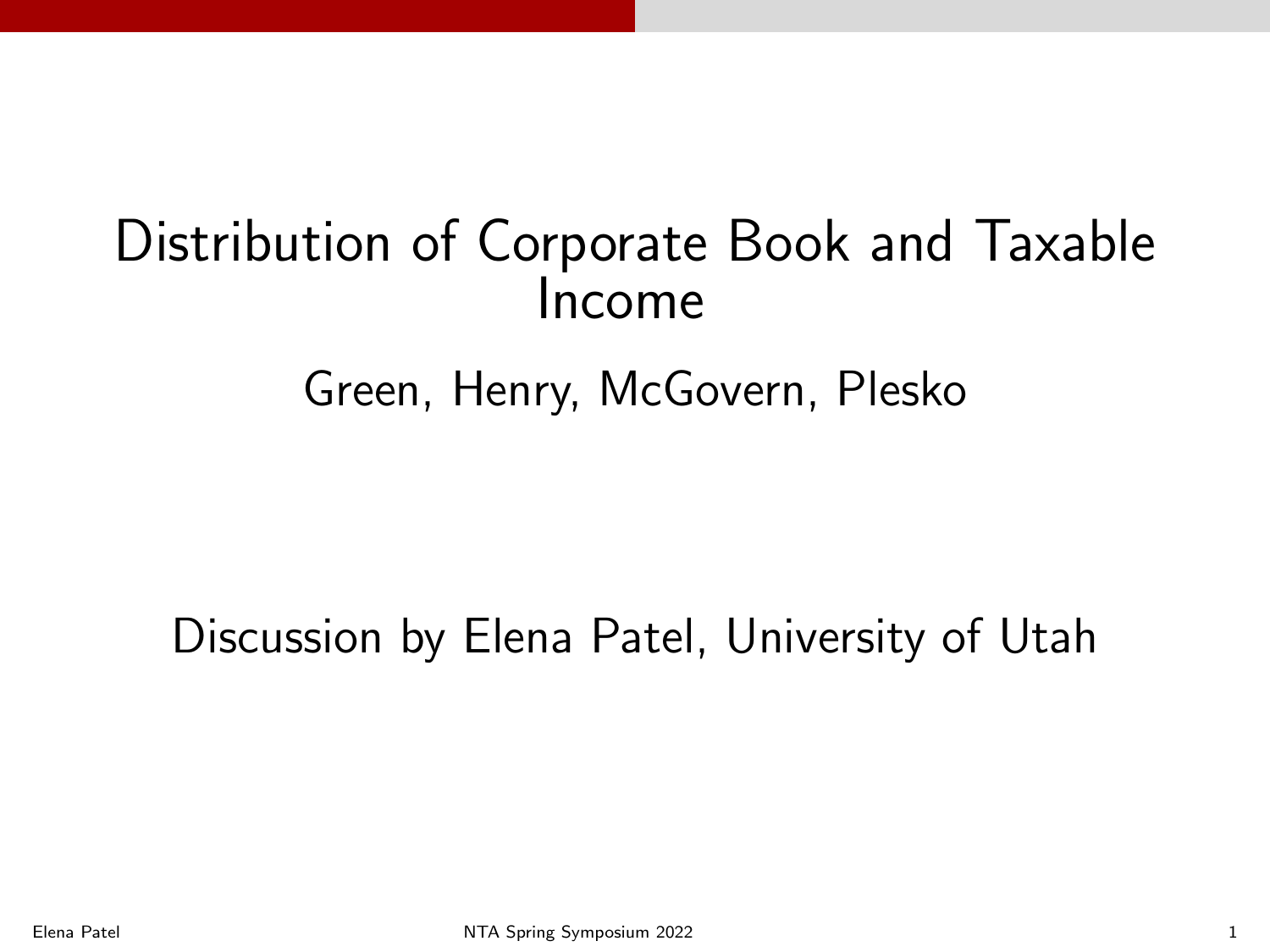#### How do taxes affect taxpayer behavior?

## Tax Economists Ask

- Observation: an excess of firms reporting \$0 in taxable income.
- What is the elasticity of corporate taxable income?

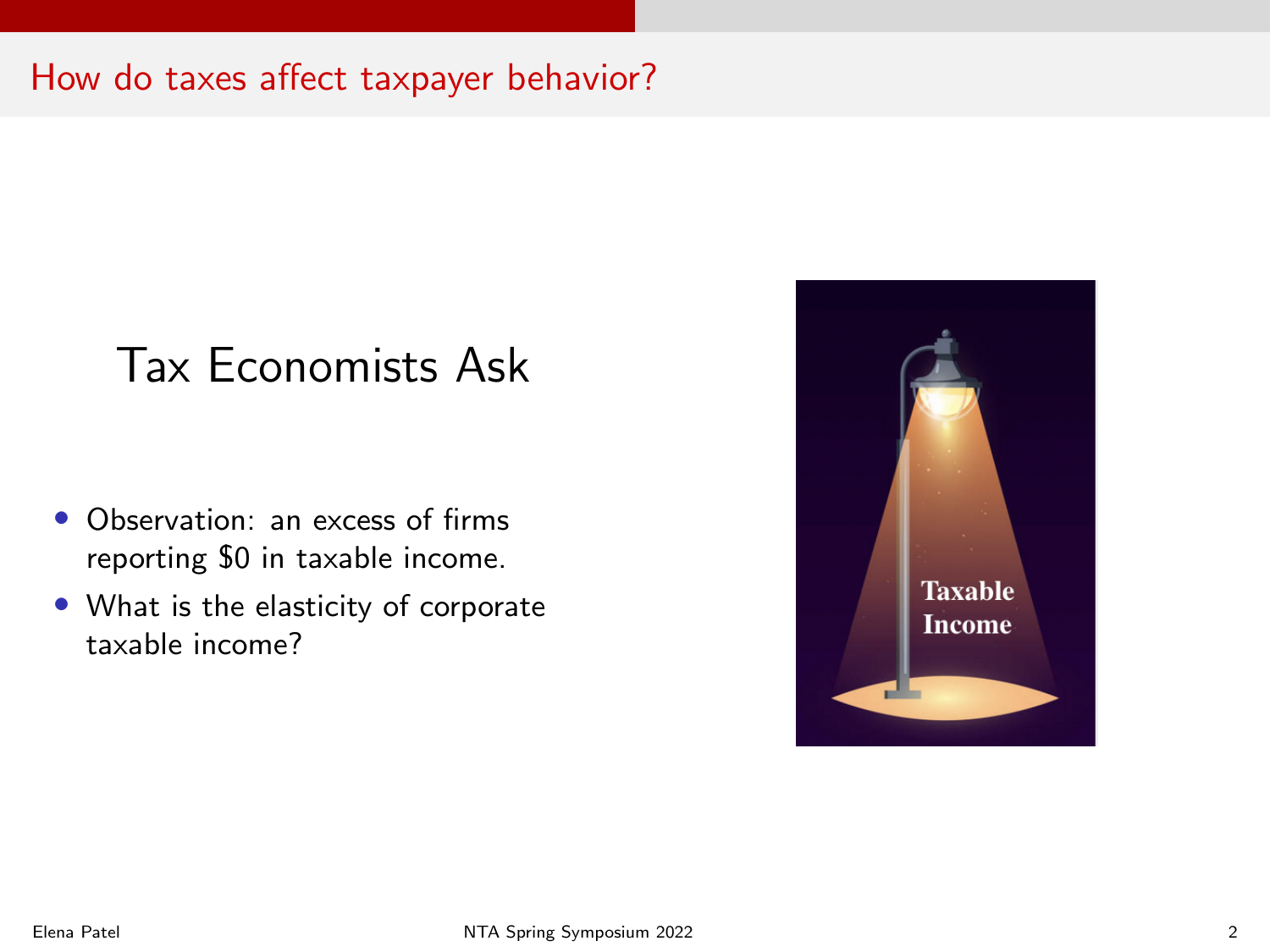How do market pressures affect reporting behavior?

### Tax Accountants Ask

- Observation: excess mass of firms reporting small profits.
- Is there evidence of earnings management?

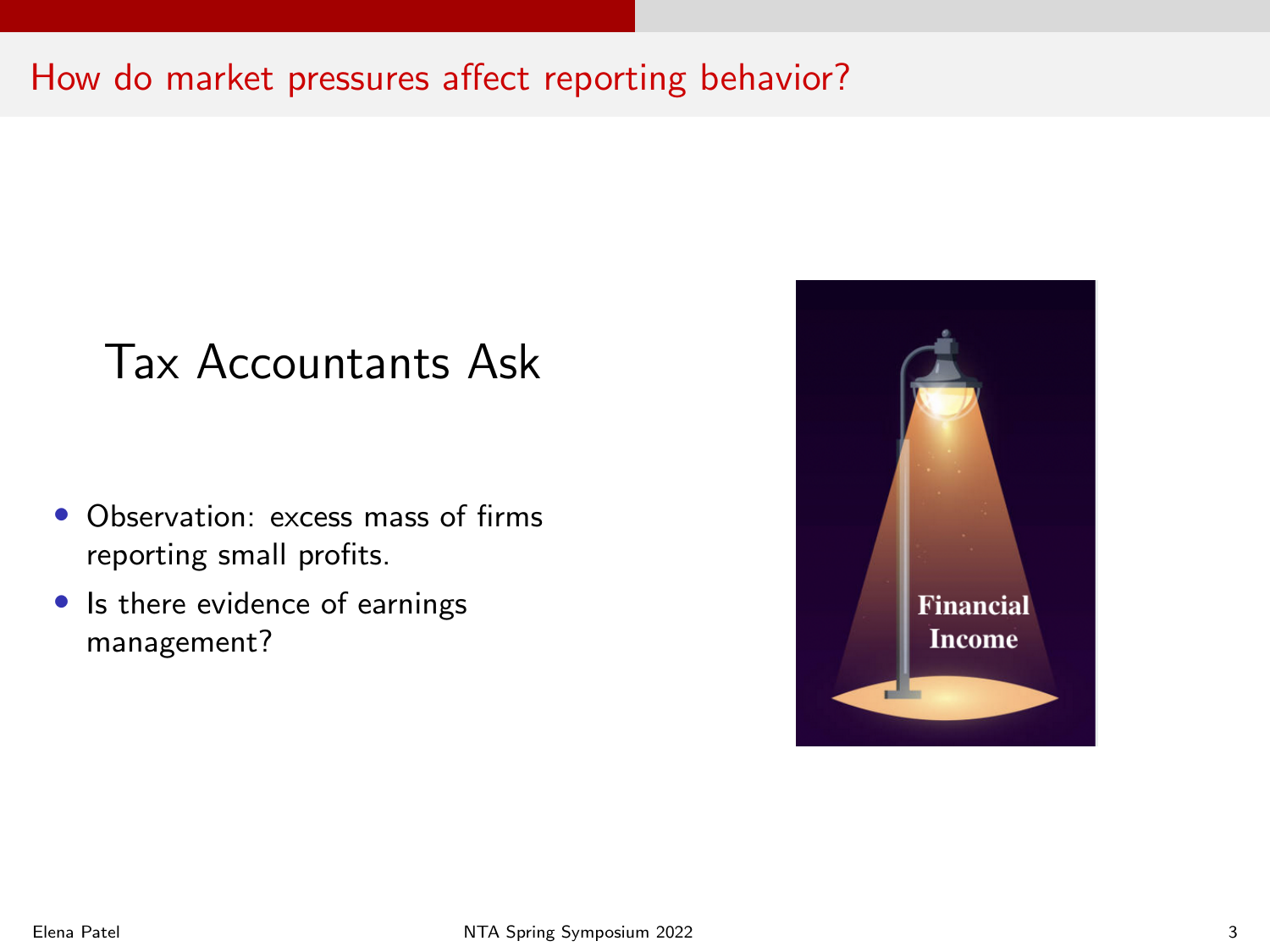#### This paper brings these questions together

- Examines distribution of both book and taxable income for
	- Publicly Traded C Corporations
	- Private C Corporations
- Focus on 2018 implementation of the TCJA
- Conceptual tension in discontinuities
	- Markets create pressure to increase earnings
	- Changing marginal tax rates create pressure to decrease taxable income
	- These two behaviors have opposite predictions.
- Analysis finds that incentive to minimize taxes outweighs incentive to avoid reporting losses to shareholders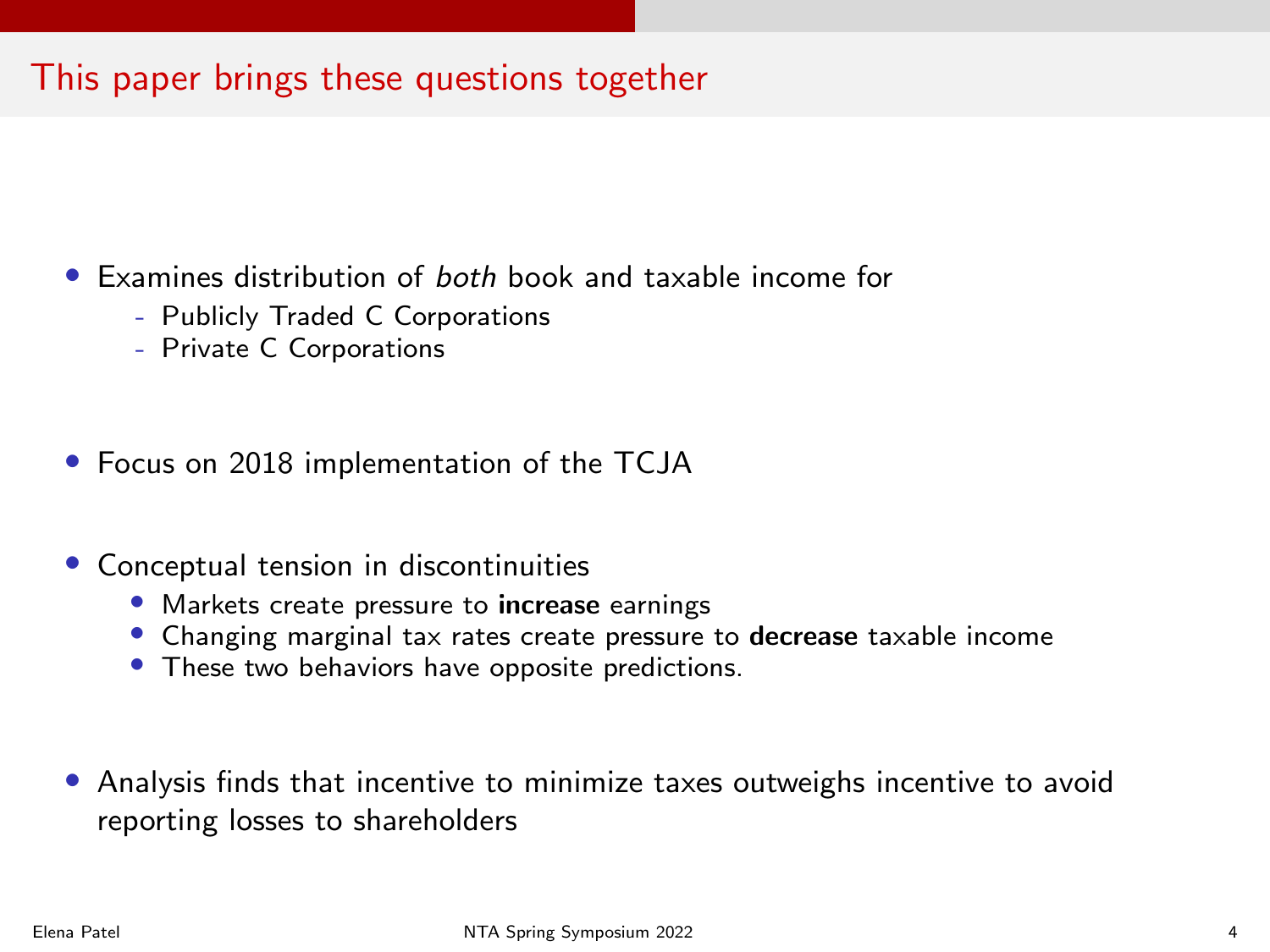- Heart of this analysis is one of missing or excess mass
	- Financial Statement Prediction: excess small profits firms and missing small loss firms
	- Taxable Income Prediction: excess \$0 taxable income mass
- Empirical tool employed: standardized differences
	- Test of statistical significance of a discontinuity in a density
- Expansion of context and intuition for measurement will help clarify results
	- How sensitive is measure to choice of bin size?
	- Can you use cross-validation techniques for bin size choice?
	- In which contexts is this measure reflective of something causal?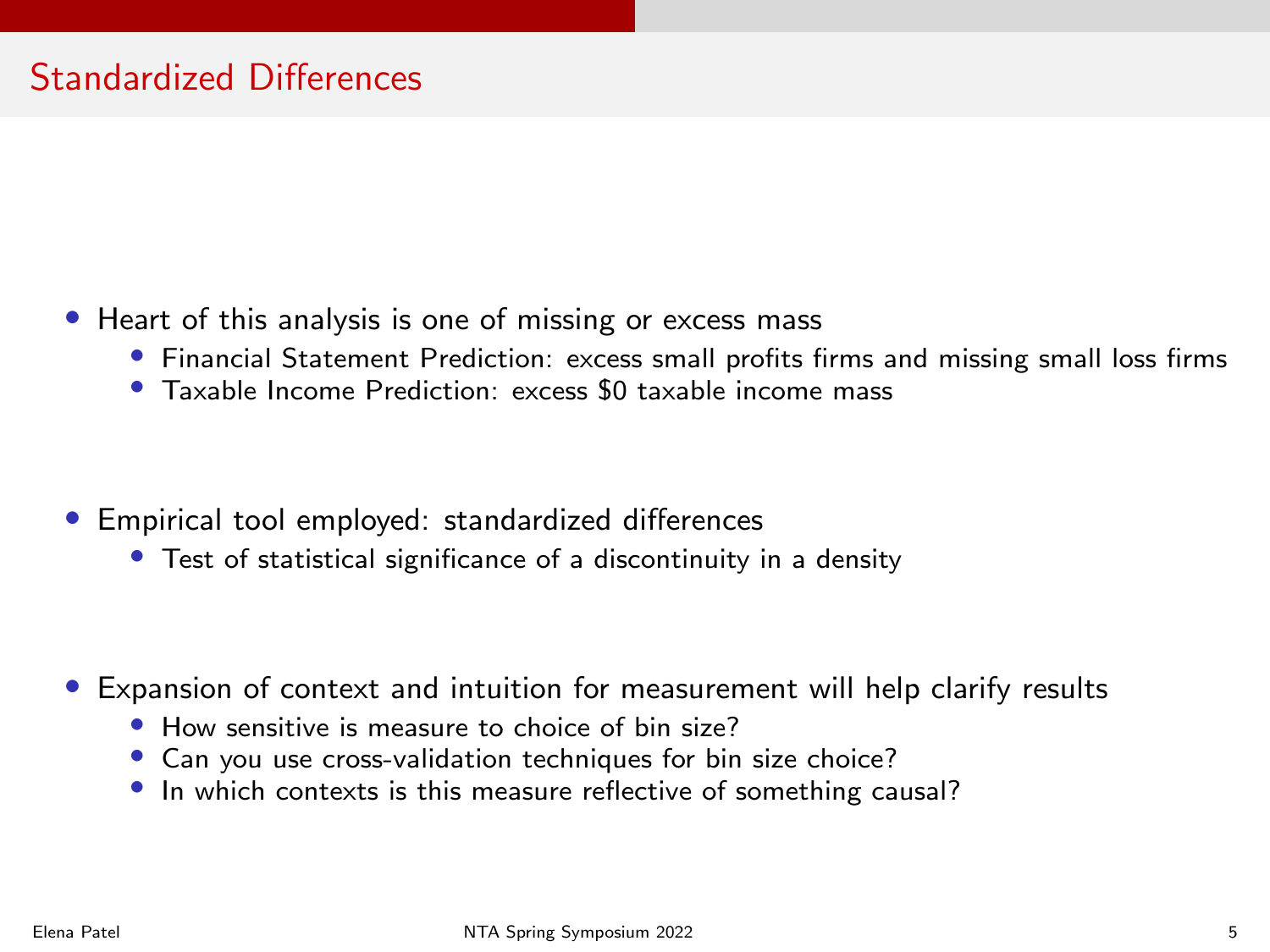#### Worlwide Book Income: Missing Small Losses for Public Firms

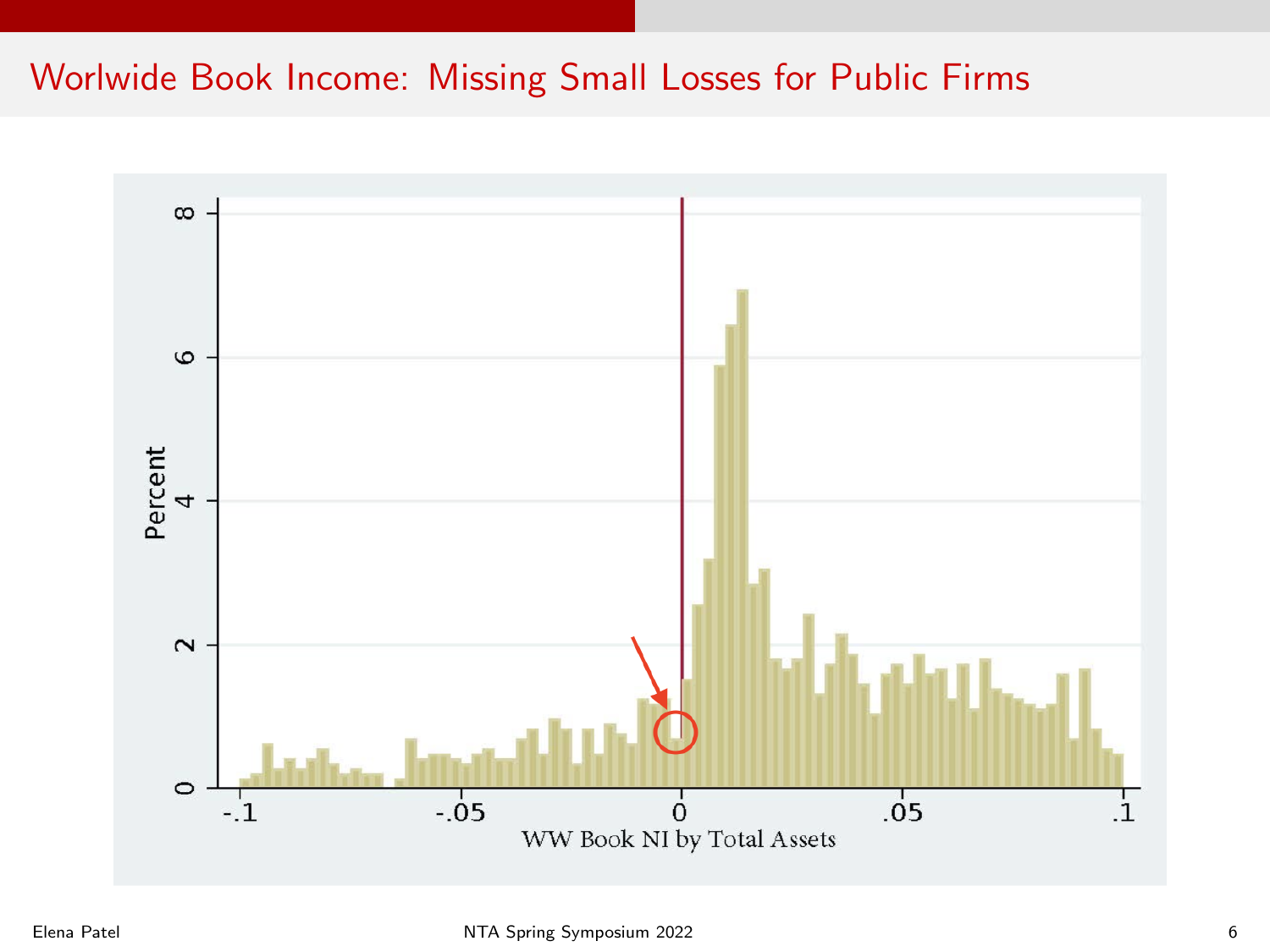#### Placebo Test: How Many Other Standardized Differences Are Significant?

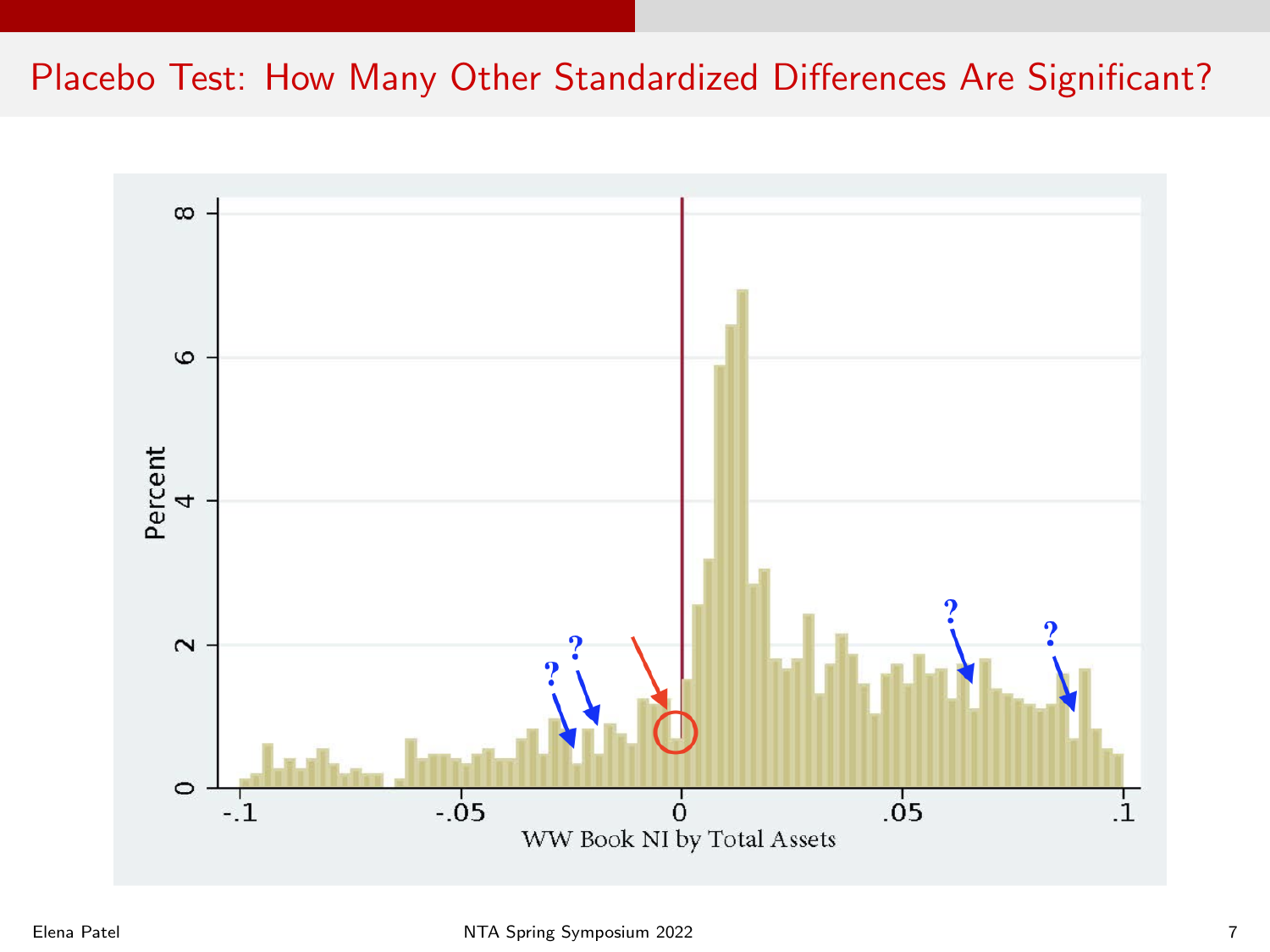#### Excess/Missing Mass Analysis: Bunching Analysis?

- Bunching methodology will provide a more rigorous way of identifying missing masses from densities.
	- Bunching mass point varies based on the stock of NOLs available.

- Pros
	- Relatively easy to implement via bunching Stata package.

- Cons
	- Requires making an assumption about the shape of the counterfactual distribution.
	- But, can relax these assumptions somewhat using truncation methods.
	- Relatively data intensive perhaps insurmountable in the context of public firms.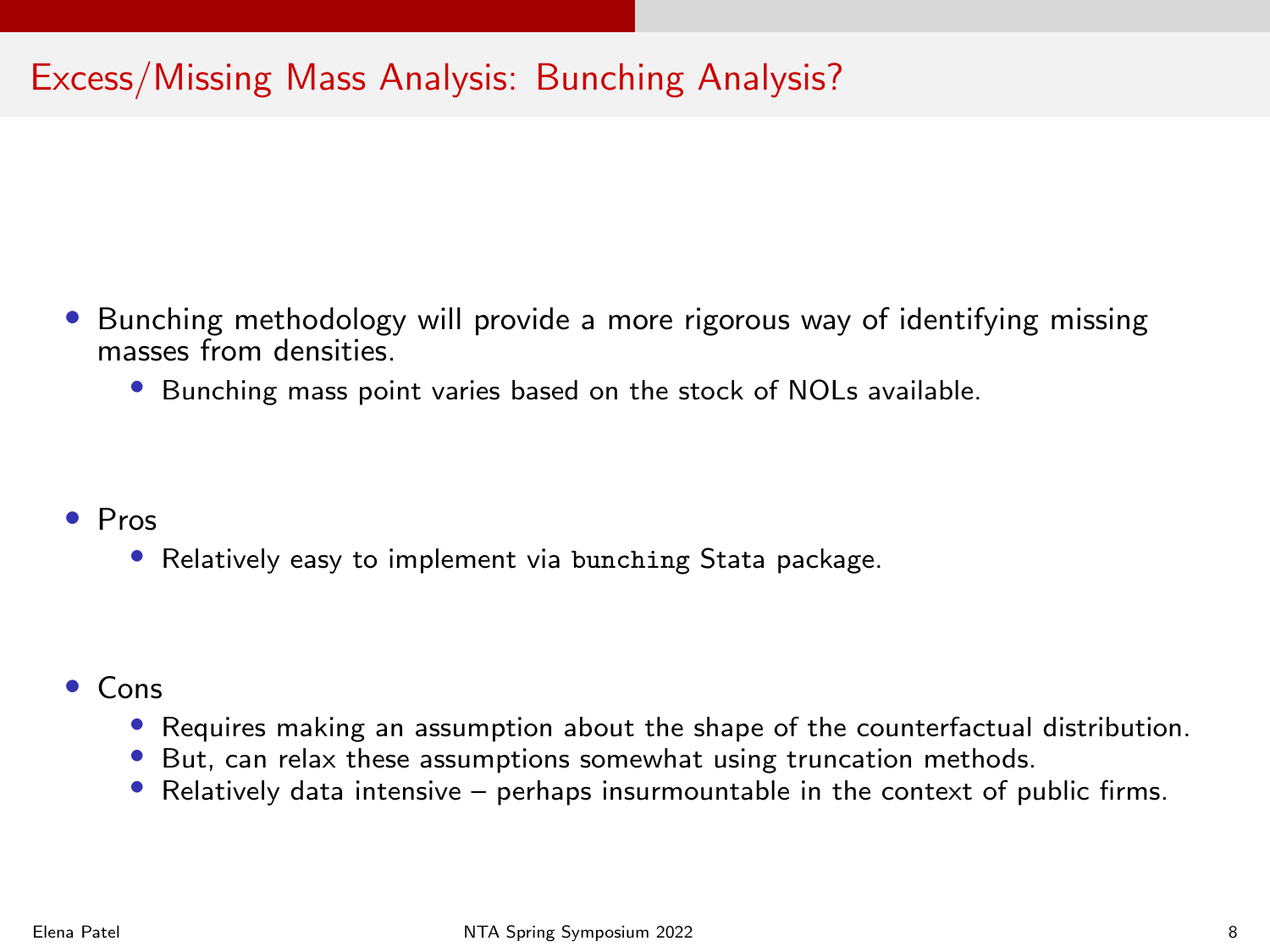#### Expand Direct Comparison of Treated and Counterfactual Firms

- Public and private firms are analyzed separately
- Can you use private firms as a counterfactual distribution for a more direct public/private comparison?
- Comparison might be facilitated by re-weighting private firms to match the density of public firms, rather than scaling by assets



Fig. 3. Distribution of public and private firms by size: gross receipts. Notes: Financial measures are converted to thousands of 2004 dollars based on CPI. DFL weights were generated within 2-digit industry by year to match public and private firms based on firm size as measured by average gross receipts. Source: SOI Corporate Sample, 2005-2015.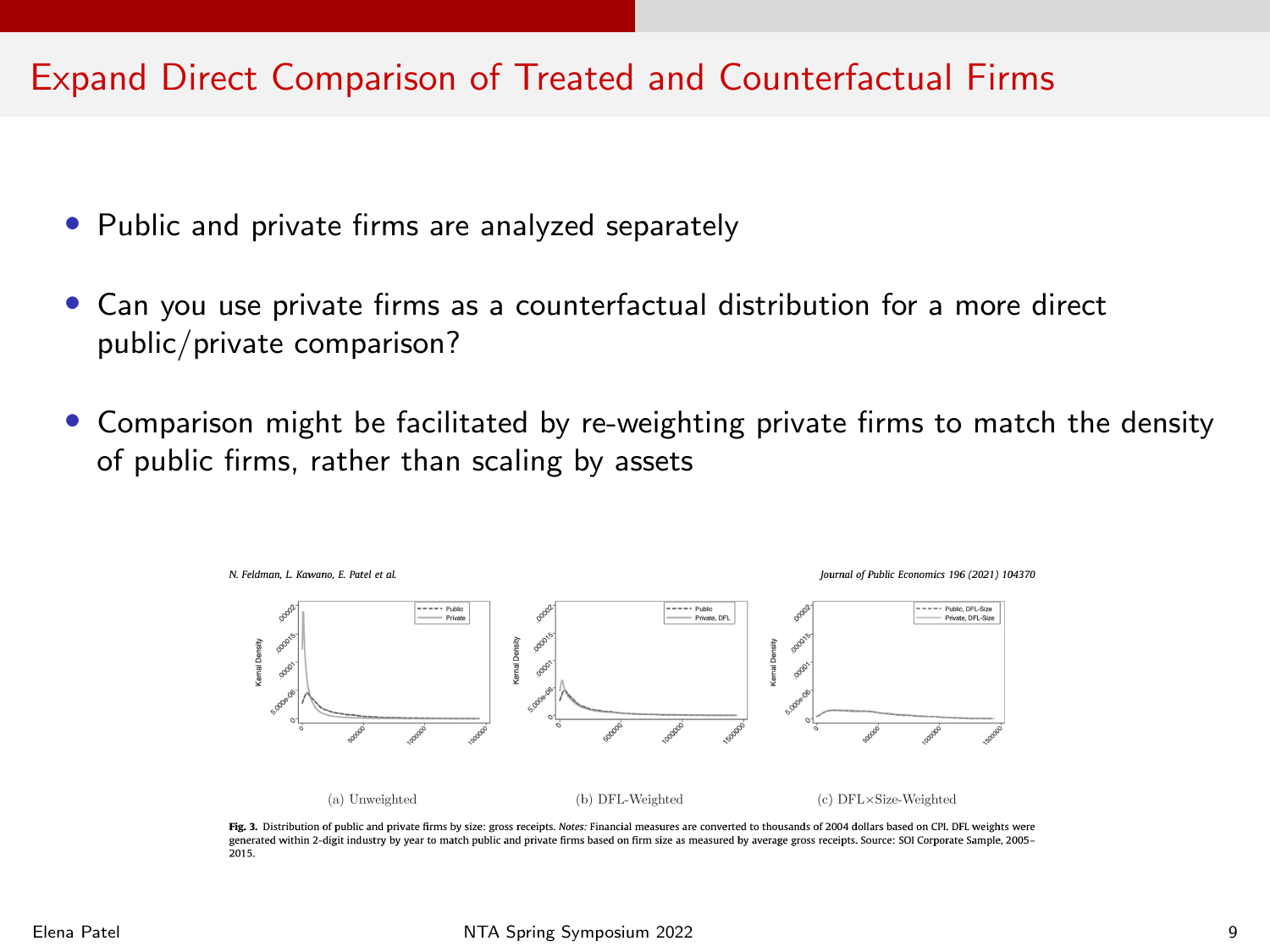More Variation Under the Surface of the 2018 SOI File

### 2018 SOI Year

**2017 Tax Law** 

2018 Tax Law

| July<br>2018 | Aug |  | Sept Oct Nov Dec Jan Feb Mar Apr May<br>2018   2018   2018   2018   2018   2019   2019   2019   2019   2019   2019   2019 |  |  |  |  |  |  |  | Jun |
|--------------|-----|--|---------------------------------------------------------------------------------------------------------------------------|--|--|--|--|--|--|--|-----|
|--------------|-----|--|---------------------------------------------------------------------------------------------------------------------------|--|--|--|--|--|--|--|-----|

- "2018 Tax Year": tax years ending July 1, 2018 June 30, 2019
- TCJA effective for tax years beginning after December 31, 2017
	- Translation: tax years ending after December 31, 2018
- Consequence: only those businesses with tax years ending December 31, 2018 and later were subject to the TCJA
- Some of the firms in your density graphs are subject to the old tax law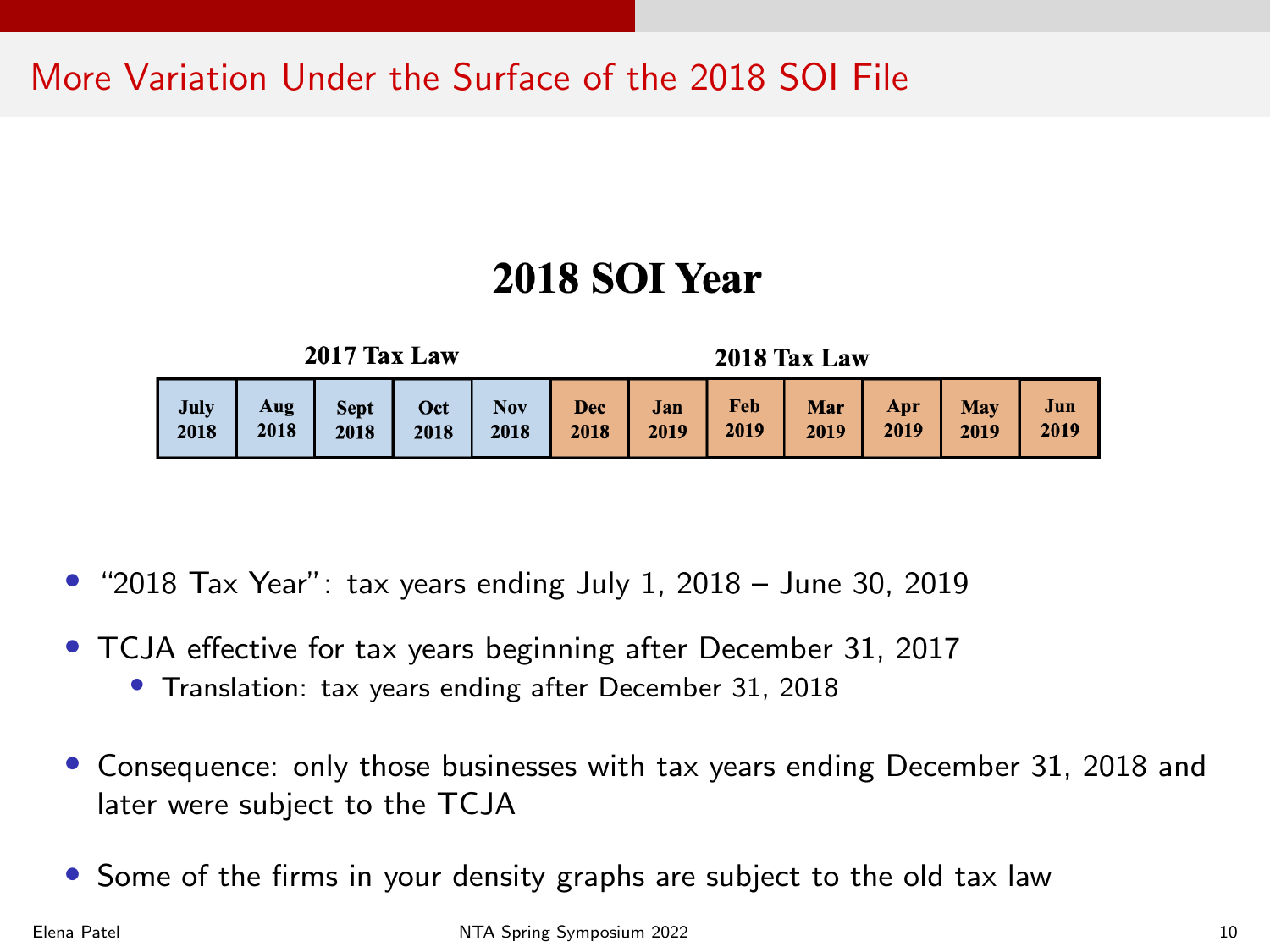More Variation Under the Surface of the 2018 SOI File

### 2018 SOI Year

2017 Tax Law

2018 Tax Law

|  |  |  |  |  |  |  |  | July   Aug   Sept   Oct   Nov   Dec   Jan   Feb   Mar   Apr   May   Jun<br>2018   2018   2018   2018   2018   2018   2019   2019   2019   2019   2019   2019 |  |  |  |
|--|--|--|--|--|--|--|--|--------------------------------------------------------------------------------------------------------------------------------------------------------------|--|--|--|
|--|--|--|--|--|--|--|--|--------------------------------------------------------------------------------------------------------------------------------------------------------------|--|--|--|

- Examination of 2018 data provides an opportunity to exploit this variation to identify a counterfactual density function:
	- Treated Firms: Firms with tax years ending December 31, 2018 June 30, 2019
	- Control Firms: Firms with tax years ending July 1, 2018 December 30, 2018
- Tax years for both Treated and Control firms contained in the same calendar year.
- You could compare the distribution of book/tax income for treated and control firms in this way within public or private

Elena Patel NTA Spring Symposium 2022 11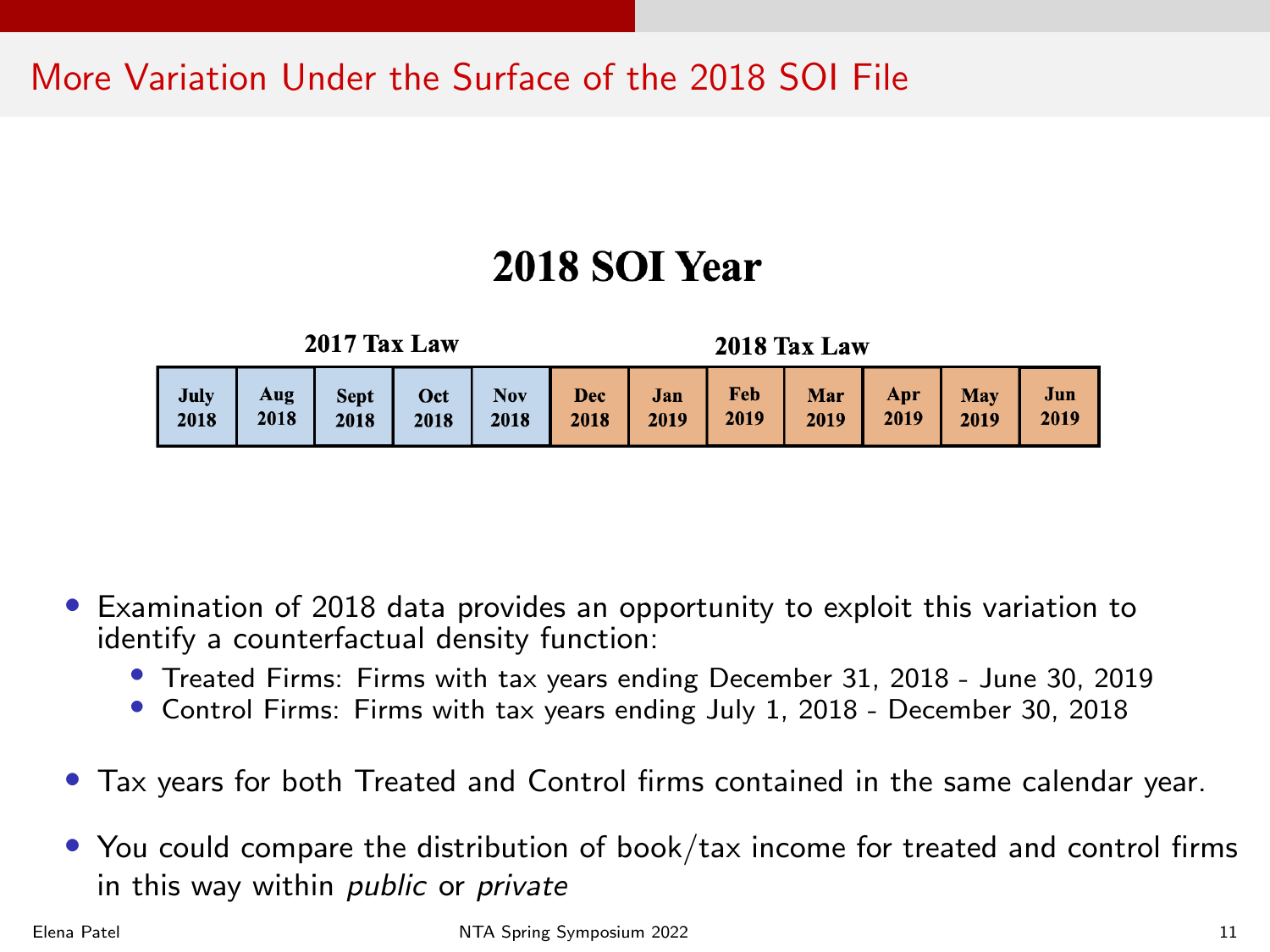#### Connection to Policy Context

- Motivating policy: 15% minimum tax on adjusted financial statement income.
	- Concern: will induce behavioral responses in financial statement income similar to known distortions to taxable income.
- BBB "adjusted financial statement of income" allows many big adjustments
	- NOLS
	- General Business Credits
	- Foreign AMT
- How different are "adjusted financial statement income" and "taxable income"?
	- Only timing of income/cost recognition? Something more?
- In 2018: how many firms would have been affected by such a tax?